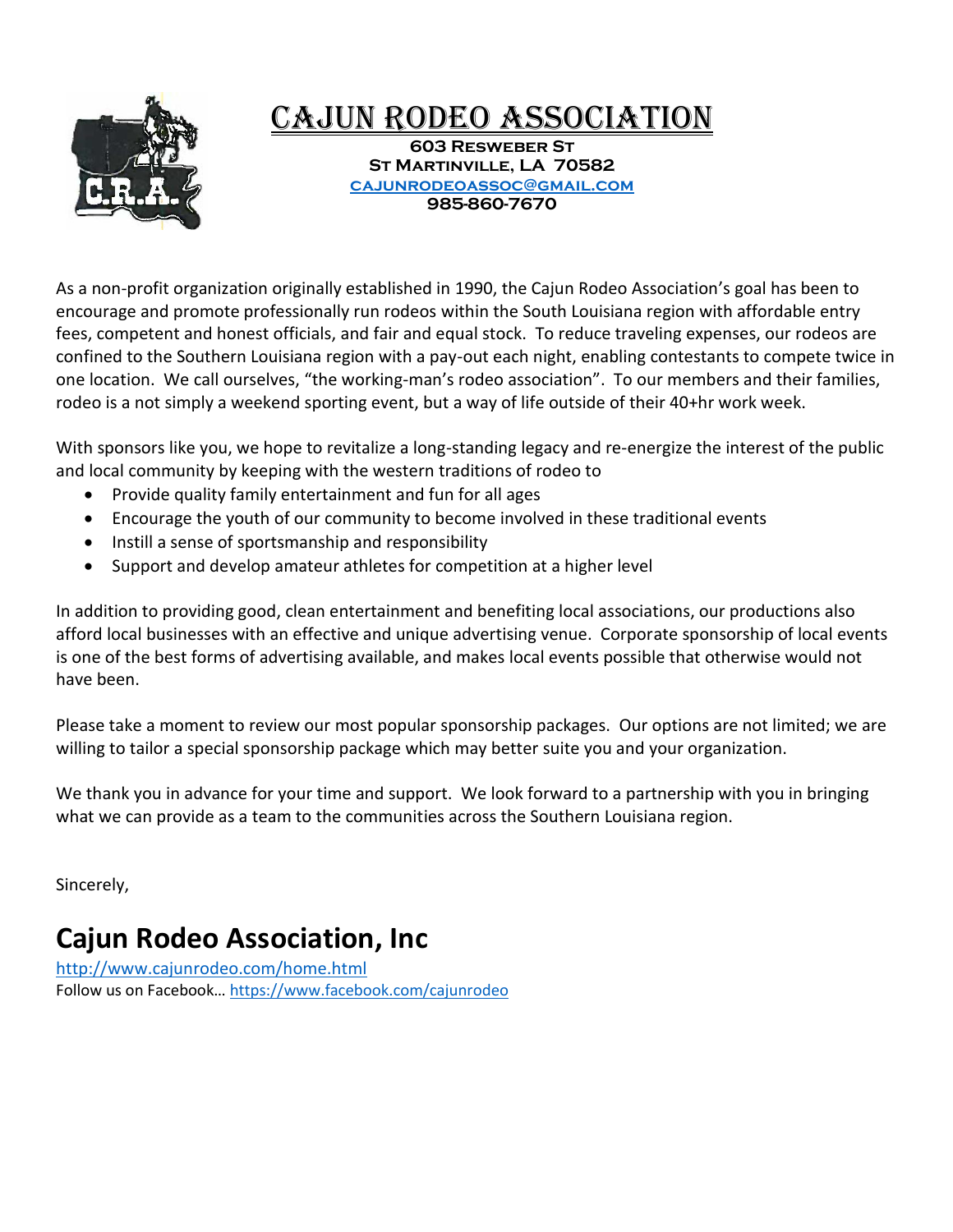

# Cajun Rodeo Association

# RODEO SPONSORSHIP OPPORTUNITIES

# All advertisement will be displayed for the entire duration of Rodeo weekend

### **Presenting Sponsor by a 2,000.00 \$ 2,000.00**

 As the presenting sponsor, you will be highly recognized as the premier sponsor for the rodeo during both performances by the announcer as well as all media ads, including the radio. Your banner will be displayed in the prime location of the arena, the front of the Announcer's Stand, extremely visible to all spectators. As the presenting sponsor, you will receive 8 tickets to each performance.

## **Brought-to-You-By Sponsor \$ 1,500.00** As the Brought-

to-You-By sponsor, your banner will be displayed on the arena's gate in which all contestants enter and exit the arena. This location is a main focal point all night long during both performances of the rodeo. Your company will receive mentions on the radio ad as well as any other media. As the Brought-to-You-By sponsor, you will receive 6 tickets to each performance.

## **Livestock Out-Gate Sponsor (1 available) \$ 800.00** The center out-

gate of the arena is the livestock out-gate, in which all rough-stock contested upon exit the arena. Visible at all times, your banner will be placed here as well as sponsor mentions during the rodeo by the announcer. This gate is used in all rough stock events. As the Livestock Out-Gate sponsor, you will receive 4 tickets to each performance.

# **Bullfighter Sponsors (2 available) \$ 600.00**

Bullfighters are part of the rodeo action all night long! Working in the arena from the beginning to the end of the rodeo, bullfighters will wear your company shirt during both performances of the rodeo PLUS an arena banner and your name mentioned throughout both performances.

## **Bull Bounty Sponsor (1 available) \$ 400.00**

So far this season, the CRA stock contractors have done an outstanding job challenging our bull riders. The bulls have been winning! The bull bounty will be awarded to the first card-holding bull rider who rides a full eight seconds and is granted a score by the rodeo judges. As the bull bounty sponsor, you will be recognized during the bull riding event and allowed one arena banner.

# **Barrel Racing Sponsor (1 available) \$ 500.00** As the Barrel

Racing sponsor, you will be recognized with a banner and verbal advertisement in the arena throughout both rodeo performances. Your truck(s) will be allowed for display at the rodeo and used before and after the barrel racing event to set out and pick up the barrels.

# **Roping Box Sponsors (2 available) \$ 400.00** Your banner will

be displayed on your choice of roping box gates, 1 of 2, both inside and outside to remain visible at all times during both performances of the rodeo. Two banners are required per gate. Sponsors will be recognized by the announcer during all roping events. The roping box is a key location at the opposite end of the arena from the center out gate and is visible throughout both rodeo performances.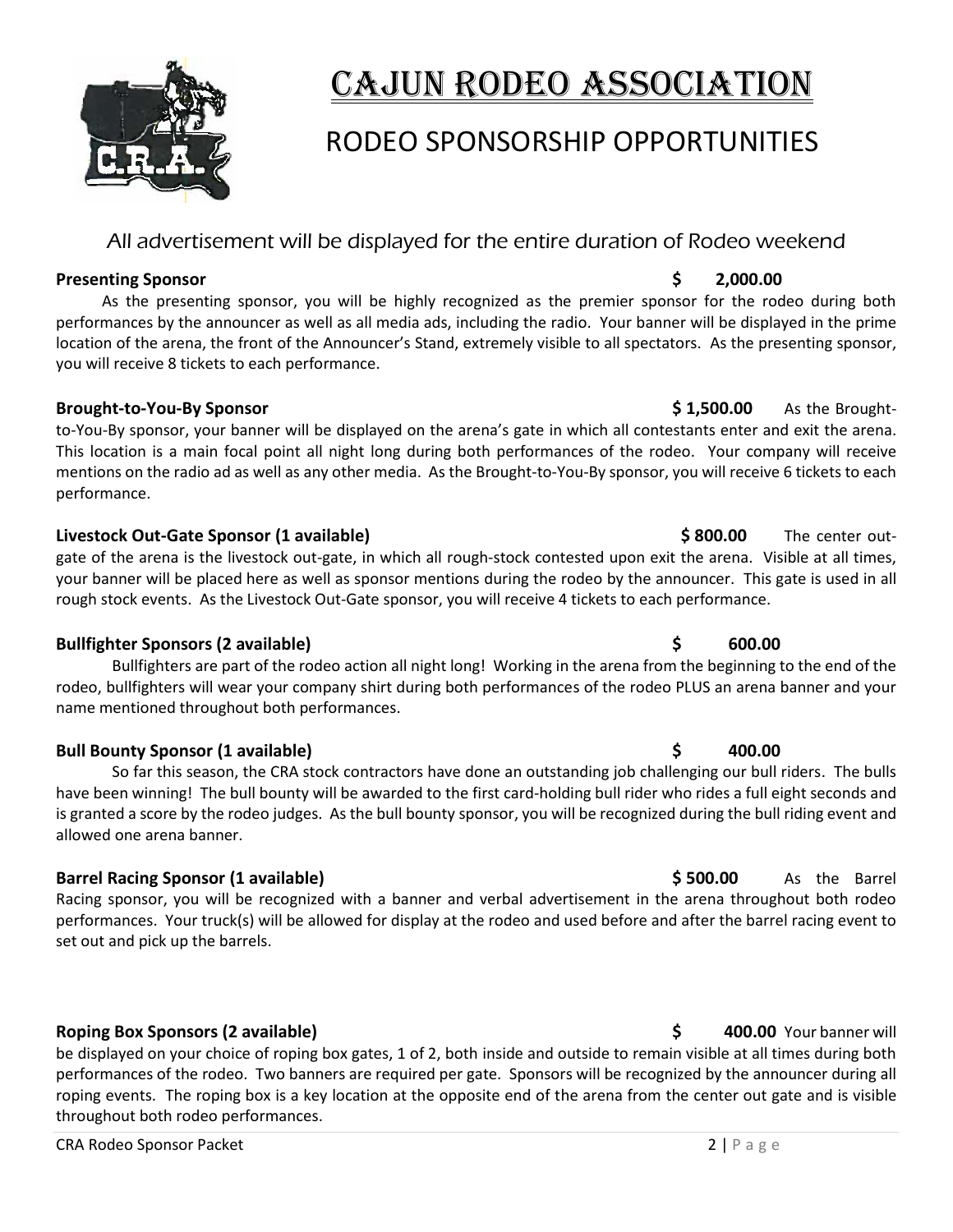# **Peanut-Throw Sponsor (1 available) \$ 350.00**

The peanut-throw is a CRA tradition, awaited nightly by contestants and spectators. Named for exactly what it is, the peanut-throw consists of approximately (enter # here) bags of roasted peanuts sealed with your companies label and/or business card. The bags of peanuts will be thrown to the crowd from the vehicle used to set the barrels out while preparing for the barrel racing event during each performance of the rodeo.

# **Event Sponsor (7 available) \$ 350.00**

As an event sponsor, you will receive recognition by the announcer during your chosen event, as follows: Ranch Style Bronc Riding

Tie Down Calf Roping Bulldogging/Steer Wrestling Breakaway Calf Roping Team Roping Bull Riding

You will be recognized as the event's brought-to-you-by sponsor during each rodeo performance and allowed one arena banner to be displayed.

# **Bucking Chute Gate Sponsors (6 available) \$ 300.00** The bucking

chute gate sponsorship includes a banner displayed on sponsor's choice of bucking chutes 1 of 6. Each time that particular bucking chute is used during each rodeo performances, the sponsor will be recognized by the announcer.

# **Arena Sponsor \$ 200.00**

## A 2'x7' banner to be displayed inside bottom side of the arena. Sponsors mentioned during both performances of the rodeo by announcer.

# **Contributing Sponsor \$ 100.00**

Sponsor will be recognized on local social media and announced at sponsored rodeo or finals.

------------------------------------------------------------------------------------------------------------------------------------------

- Depending on your sponsorship choice, advertisement banners may vary in size. • If banner is to be designed and ordered thru the Cajun Rodeo Association, all art work and information must be provided at the time sponsorship is submitted (must allow at least 2 weeks)
- Sponsors are allowed to provide their own banner. All banners must be provided to Rodeo Committee member no later than **<input date>**.